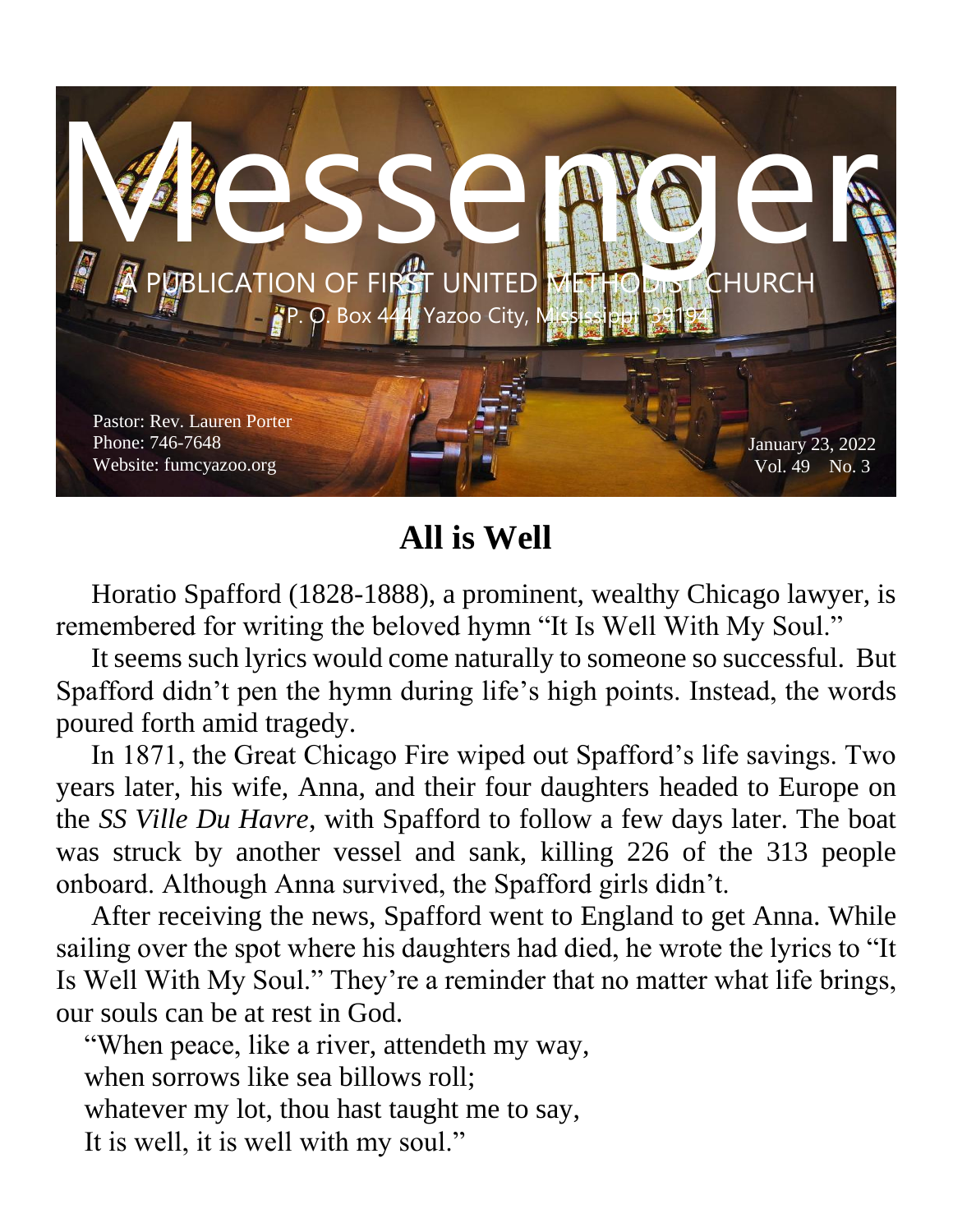

**SUNDAY, JANUARY 23** 9:00 a.m. Come AZ U R Service 9:50 a.m. Sunday School 11:00 a.m. Traditional Service 6:00 p.m. Youth 6:00 p.m. Bro. Lauren's Bible Study **MONDAY, JANUARY 24** 9-12 noon Methodist Market 6:00 p.m. Ladies' Bible Study/Millie's **TUESDAY, JANUARY 25** 6:00 p.m. Emmaus Meeting **WEDNESDAY, JANUARY 26** 5:00 p.m. Children's Choir 5:45 p.m. Planet 456 & Children's Bible Study 6:00 p.m. Chancel Choir 6:00 p.m. Bro. Lauren's Bible Study 6:00 p.m. Youth 6:15 p.m. Snack Supper **SATURDAY, JANUARY 29**

9-12 noon Methodist Market



- 23. Barbara Parks
- 26. Linda Coker
	- Jordan Goodman
- 29. Kathy Phillips Anna Ryan Ragland
- 27. Mr. & Mrs. Bill Dew

 $\sim$   $\sim$   $\sim$   $\sim$   $\sim$ 



KNOWLEDGE. EPHESIANS 3:18-19, NRSV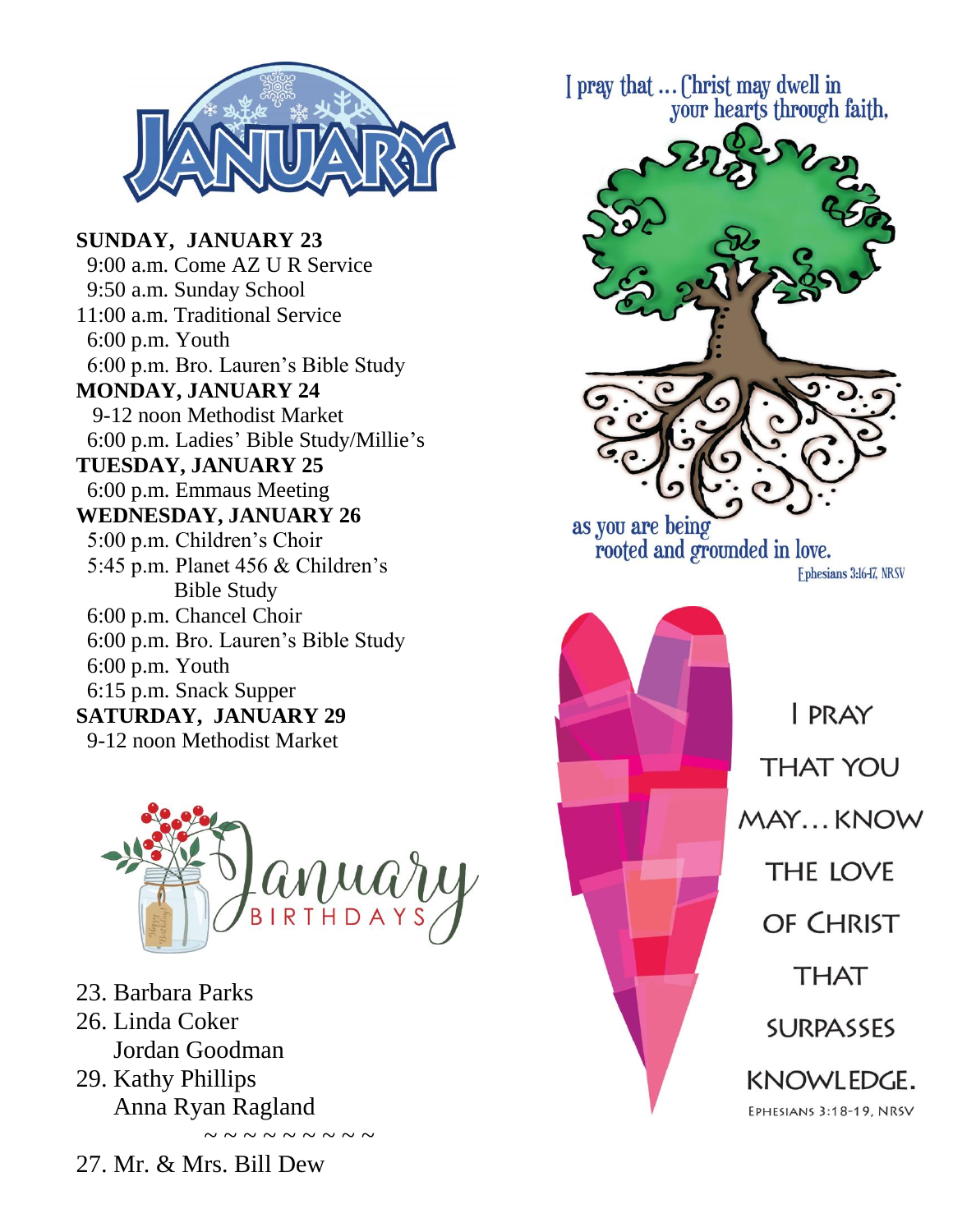Solid ound'

## **Sunday School**

This week we will continue our series that focuses on the life and ministry of Jesus. We will be talking about the temptation of Jesus in the wilderness. Our lesson, *Triumph with Truth,* is a stark reminder that even Jesus, as a perfect person, faced temptation. Satan has no boundaries. Jesus turned to the Word of God to fight Satan. How do we fight temptation? Do we try to do it on our own, or do we turn to God?

## **Sunday & Wednesday Night Group**

Youth Bible Study resumed last Sunday night, January 9<sup>th</sup>, at 6:00 p.m. We discussed how God has a plan and a purpose for everyone, but it is up to us to seek and follow his plan. As we move throughout the rest of the month, we will be discussing the importance of having a relationship with God.

Wednesday Bible Study kicked-off last Wednesday, January 12<sup>th</sup>. We begin with Supper in the Fellowship Hall at 6:15 p.m.

# **Spring Break Trip and M28 Camp at Lake Junaluska**

Please don't forget that the first payment for Spring Break is due, and remember to sign up for Lake J. The dates for Lake Junaluska are July 11-15.

Group will meet on Wednesdays from 6:00 p.m. – 7:00 p.m.

Sunday Night Group will meet each Sunday from 6:00 p.m. – 7:00 p.m.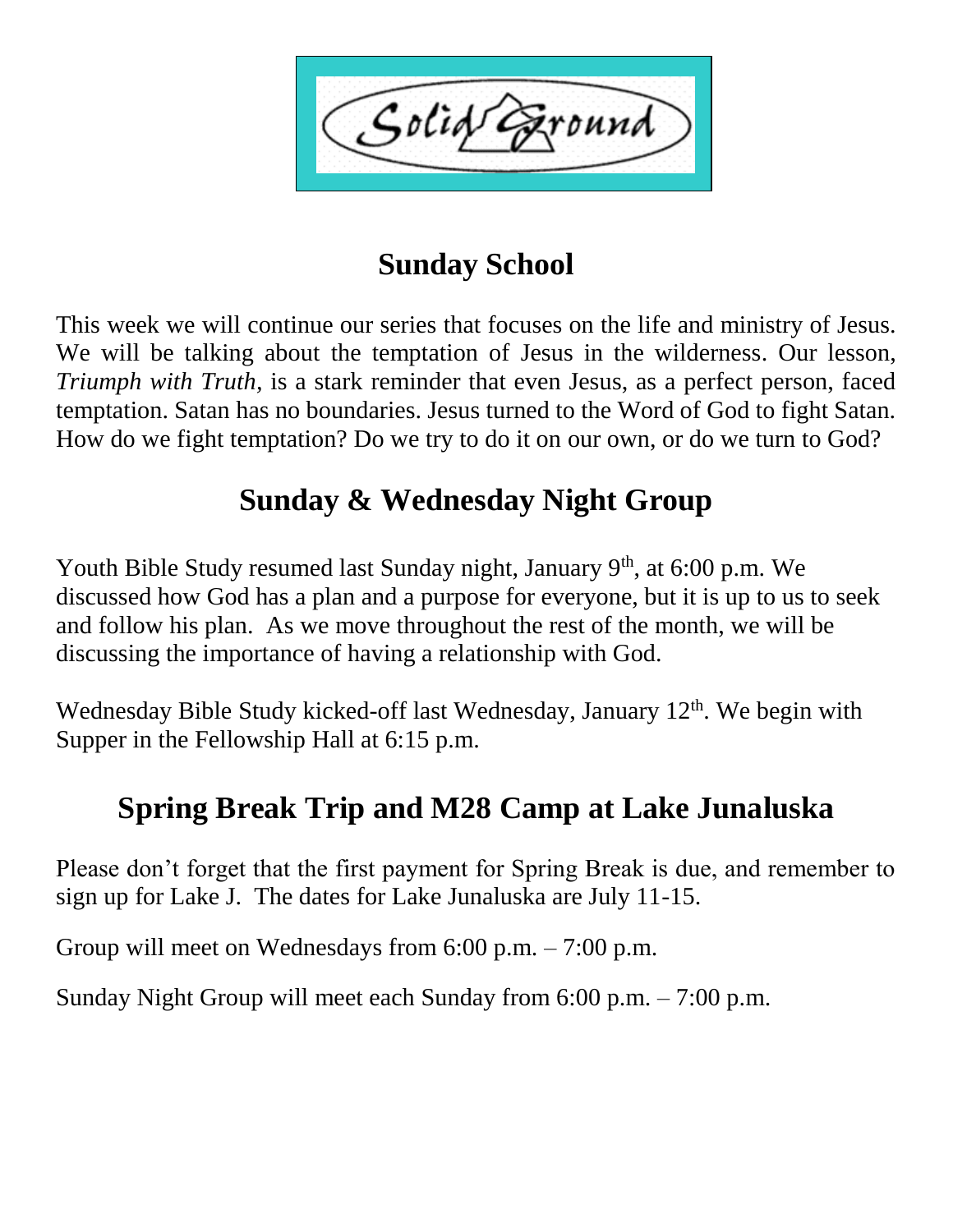



 Jesus grew in wisdom and stature, and in favor with God and man.

Luke 2: 52



# **Hiskidz and Bible in Life**

This Sunday, we continue studying our series, **"Jesus: His Mission."** This week in our lesson *Knowing the Bible,* we will learn about the time when Jesus was tempted by Satan in the wilderness. One of the most amazing things about this story is that Jesus used scripture to fight Satan. It is awesome to know that there is a scripture for us to turn to no matter what we may be dealing with.

#### **W.O.W WEDNESDAY CHILDREN'S MINISTRY**

W.O.W Wednesdays started back-up this past Wednesday, January 12. For the next few weeks, we will be talking about the life and ministry of Jesus. If your child did not participate



in the Fall, we encourage you to send them for the Winter/Spring session. We are looking forward to beginning a new Bible Study series in February and planning a few fun activities.